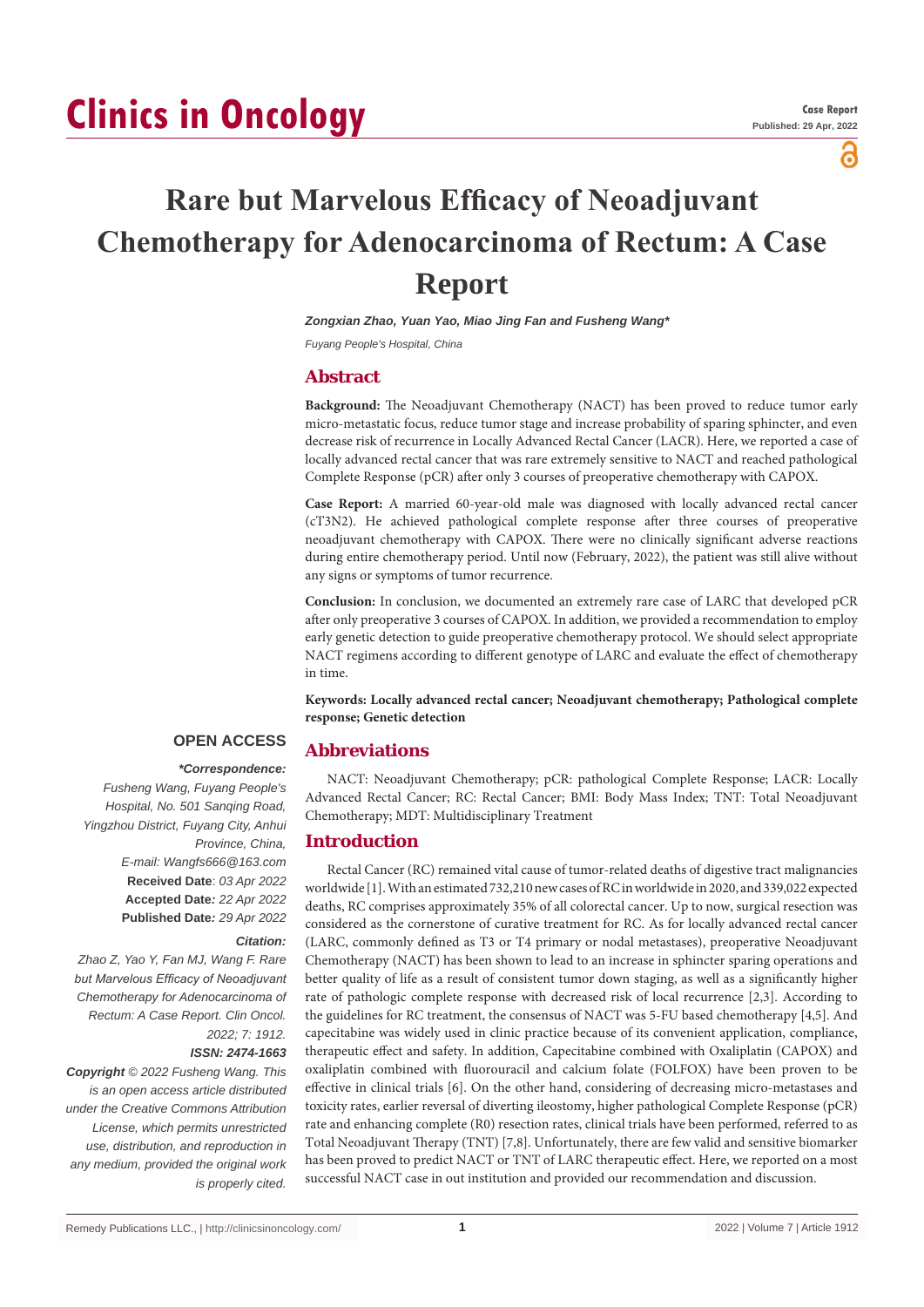

**Figure 1:** The examination of MRI. A) The MRI before 3 courses of chemotherapy with CAPOX. B) The MRI after 3 courses of chemotherapy (AL: Long-Axis Position).

# **Case Presentation**

A married, 60-year-old male felt increased number of bowel movements for 1 year prior to consultation. He had no significant medical history. Physical examination revealed no obvious positive sign. His Body Mass Index (BMI) was 23.66 kg/m<sup>2</sup>. The colonoscopy showed that about 15 cm away from the anal edge, there was a bulging mass with uneven surface, ulceration, easy bleeding, and narrow lumen. The pathological section diagnosed adenocarcinoma of rectal mucosa. The preoperative MRI showed that the distal end of the tumor was 12.2 cm away from the anal edge, and the invasion length of rectum was 5.5 cm, and muscular layer and serosal layer were invaded, and some enlarged lymph nodes were observed in mesorectum, and the largest lymph node diameter was 0.9 cm (T3N2) in November 2018 (Figure 1A). And next, after Multidisciplinary Treatment (MDT) discussion in our institution, the patient received 3 courses of CAPOX chemotherapy. There were no clinically significant adverse reactions during entire chemotherapy period, and overall compliance to the treatment was excellent. Subsequently, the reexamination MRI showed that the distal end of the tumor was 12 cm away from the anal edge, and the invasion length of rectum was 5.5 cm, and muscular layer was invaded, and no lymph nodes metastasis were observed in mesorectum (T3N0) in February 13<sup>th</sup>, 2019 (Figure 1B). Then, the patient underwent the resection of the rectal cancer with mesorectal excision. Finally, the surgery pathological section revealed that the tumor was completely eliminated and only an ulcer  $(1.5 \text{ cm} \times 0.7 \text{ cm})$ was left in February 25<sup>th</sup>, 2019 (Figure 2). Furthermore, there were 15 benign hyperplasia lymph nodes detected. The patient was still alive with no evidence of tumor recurrence until now (February, 2022).

### **Discussion and Conclusion**

With deepening of rectal cancer comprehensive therapy, doctors focused on preoperative instead of postoperative chemotherapy gradually. The preoperative neoadjuvant treatment has been shown to reduce tumor early micro-metastatic focus, reduce tumor stage and increase probability of sparing sphincter, and even increase pCR rate and decrease risk of recurrence [9]. Furthermore, the use of total neoadjuvant chemotherapy in treatment of LARC was recently revolutionized at ASCO 2020 virtual meeting by RAPIDO and PRODIGE 23 trials [6,10]. Both trials all demonstrated that TNT could statistical significantly decrease in relapses as well as an increase in pCR, compared to NACT. However, due to the heterogeneity of tumor and individual differences, patients subjected to chemotherapy showed different sensitivity and tolerance. In this report, the patient was rare extremely sensitive to NACT and reached pCR after only 3 courses of chemotherapy with CAPOX. Unfortunately, there were still lacking relevant researches that focused on identifying biomarkers that facilitated rapid and easy prediction of sensitivity to chemotherapy and directed the individual choice of treatment for patients. Furthermore, early genetic detection can be used to test for inherited disorders, tumor mutations and even to explore biomarkers for predicting sensitivity of different chemotherapy regimens according to different genotype of LARC. We provided a recommendation to employ early genetic detection to guide preoperative chemotherapy protocol. We should select appropriate NACT regimens according to different genotype of LARC and evaluate the effect of chemotherapy in time.

In conclusion, we reported a case of LARC, which was rare